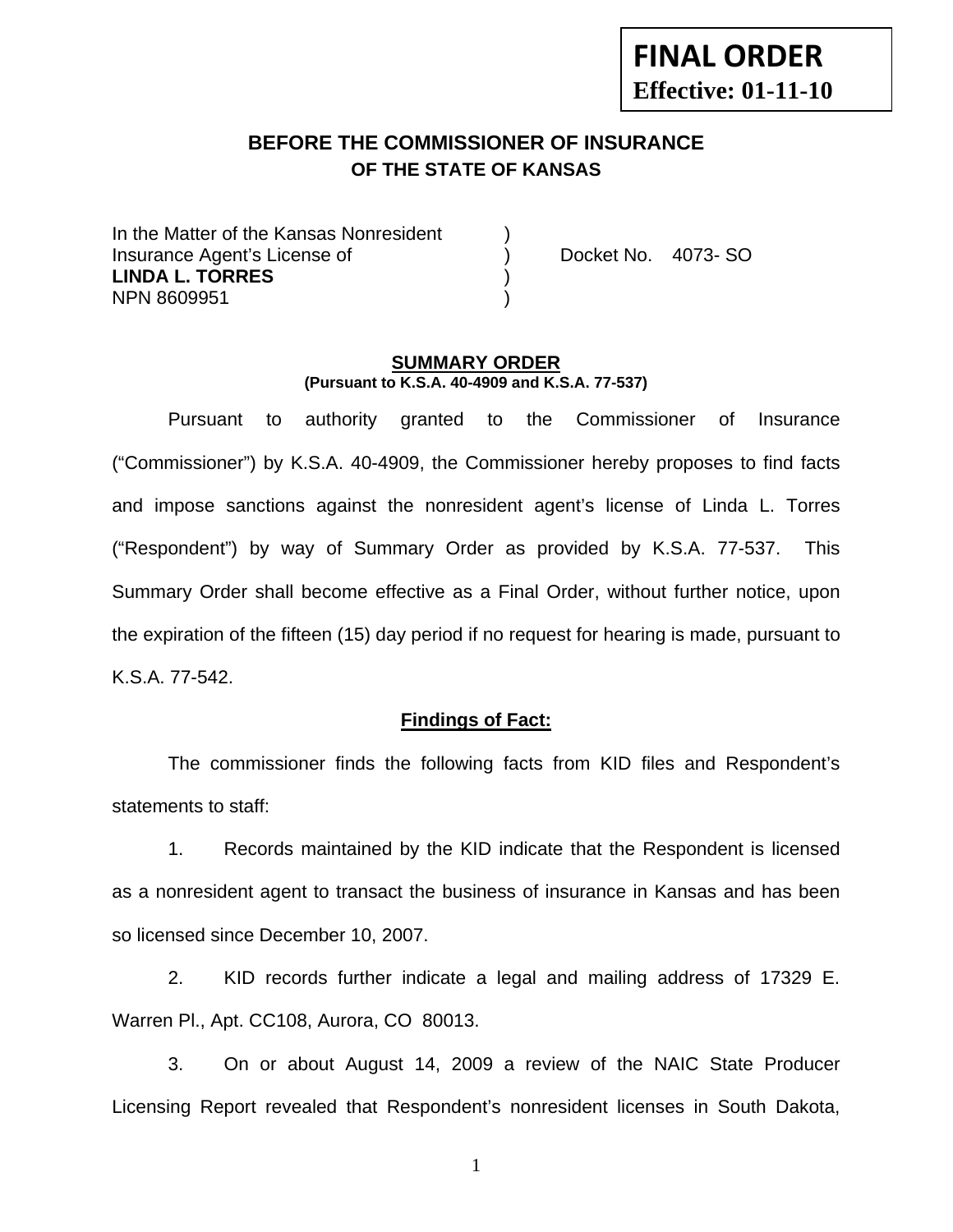New York, Indiana and Delaware were disciplined. The discipline was for a demonstrated lack of trustworthiness and failure to notify the states of other state's actions.

- 4. Respondent has failed to report the discipline on her license to KID.
- 5. On November 3, 2009 a letter was mailed to Respondent at the above

listed mailing address, outlining the above facts. The letter was not returned and

Respondent has not responded to the facts contained in the letter.

### **Applicable Law**

6. K.S.A. 40-4909(a) provides, in relevant part:

"The commissioner may deny, suspend, revoke or refuse renewal of any license issued under this act if the commissioner finds that the applicant or license holder has:

- (2) Violated:
	- (A) Any provision of chapter 40 of the Kansas Statutes Annotated, and amendments thereto, or any rule and regulation promulgated hereunder
- (8) Used any fraudulent, coercive, or dishonest practice, or demonstrated any incompetence, untrustworthiness, or financial irresponsibility in the conduct of business in this state or elsewhere. . .."

7. The Commissioner may revoke any license issued under the Insurance

Agents Licensing Act if the Commissioner finds that the interests of the insurer or the

insurable interests of the public are not properly served under such license. K.S.A. 40-

4909(b).

8. A producer must inform the Commissioner of Insurance within 30 days of

any discipline against a producer's license. K.A.R. 40-7-9(a).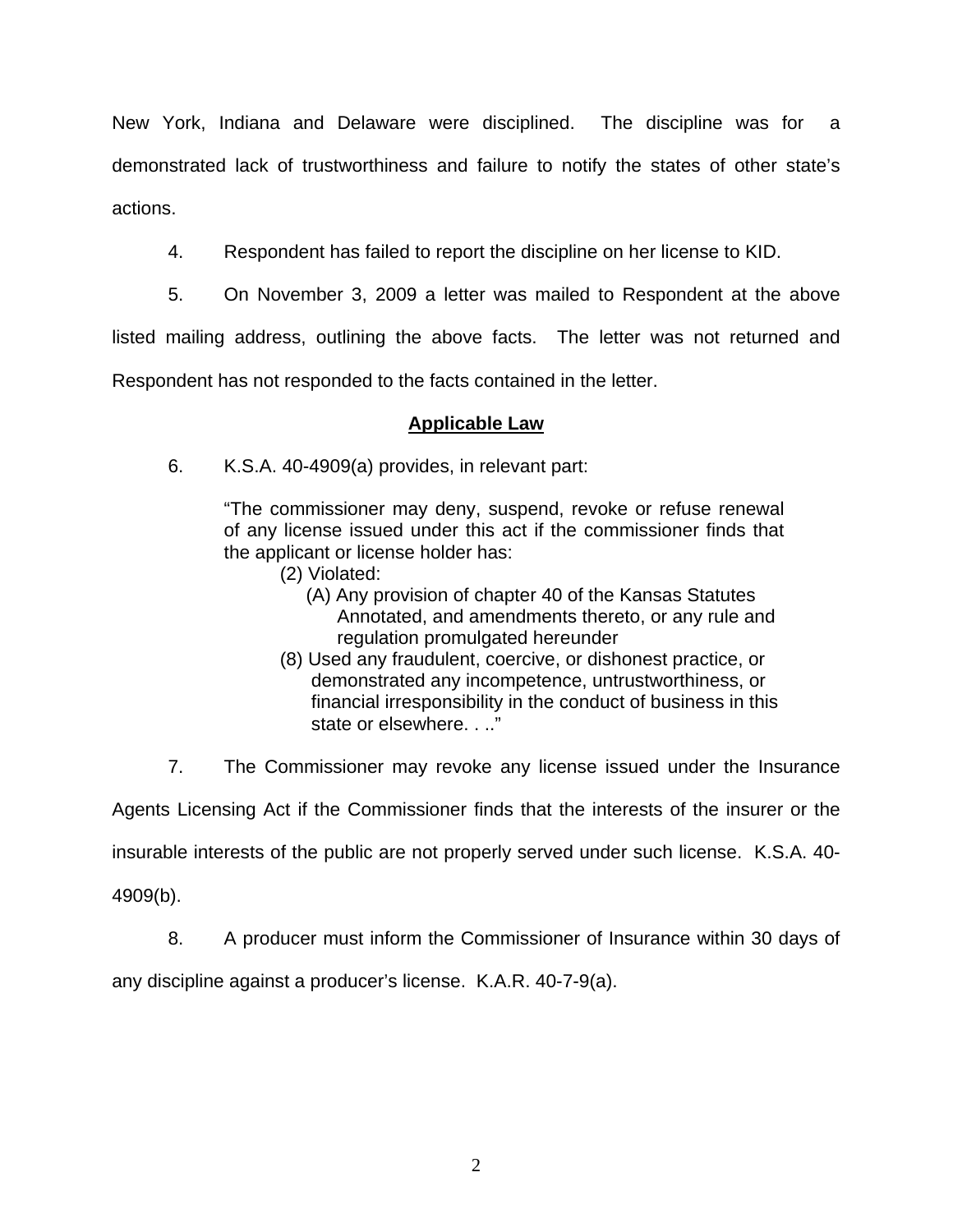#### **Conclusions of Law**

 9. The Commissioner has jurisdiction over Respondent as well as the subject matter of this proceeding, and such proceeding is held in the public interest. The Commissioner finds, based on the facts contained in paragraphs 3 and 4, that Respondent has demonstrated incompetence, untrustworthiness, or financial irresponsibility in the conduct of business.

 10. Based on the Respondent's discipline and failure to report the discipline, the Commissioner concludes that sufficient grounds exist for the revocation of Respondent's insurance agent's license pursuant to K.S.A. 40-4909(b) because such license is not properly serving the interests of the insurer and the insurable interests of the public.

 11. Based on the facts and circumstances set forth herein, it appears that the use of summary proceedings in this matter is appropriate, in accordance with the provisions set forth in K.S.A. 77-537(a), in that the use of summary proceedings does not violate any provision of the law and the protection of the public interest does not require the KID to give notice and opportunity to participate to persons other than Respondent.

# **IT IS THEREFORE ORDERED BY THE COMMISSIONER OF INSURANCE THAT** the Kansas nonresident insurance agent's license of Linda L. Torres is hereby **REVOKED. It is further ordered,** that Linda L. Torres shall **CEASE and DESIST** from the sale, solicitation, or negotiation of insurance and/or receiving compensation deriving from the sale, solicitation, or negotiation of insurance conducted after the effective date of this order.

3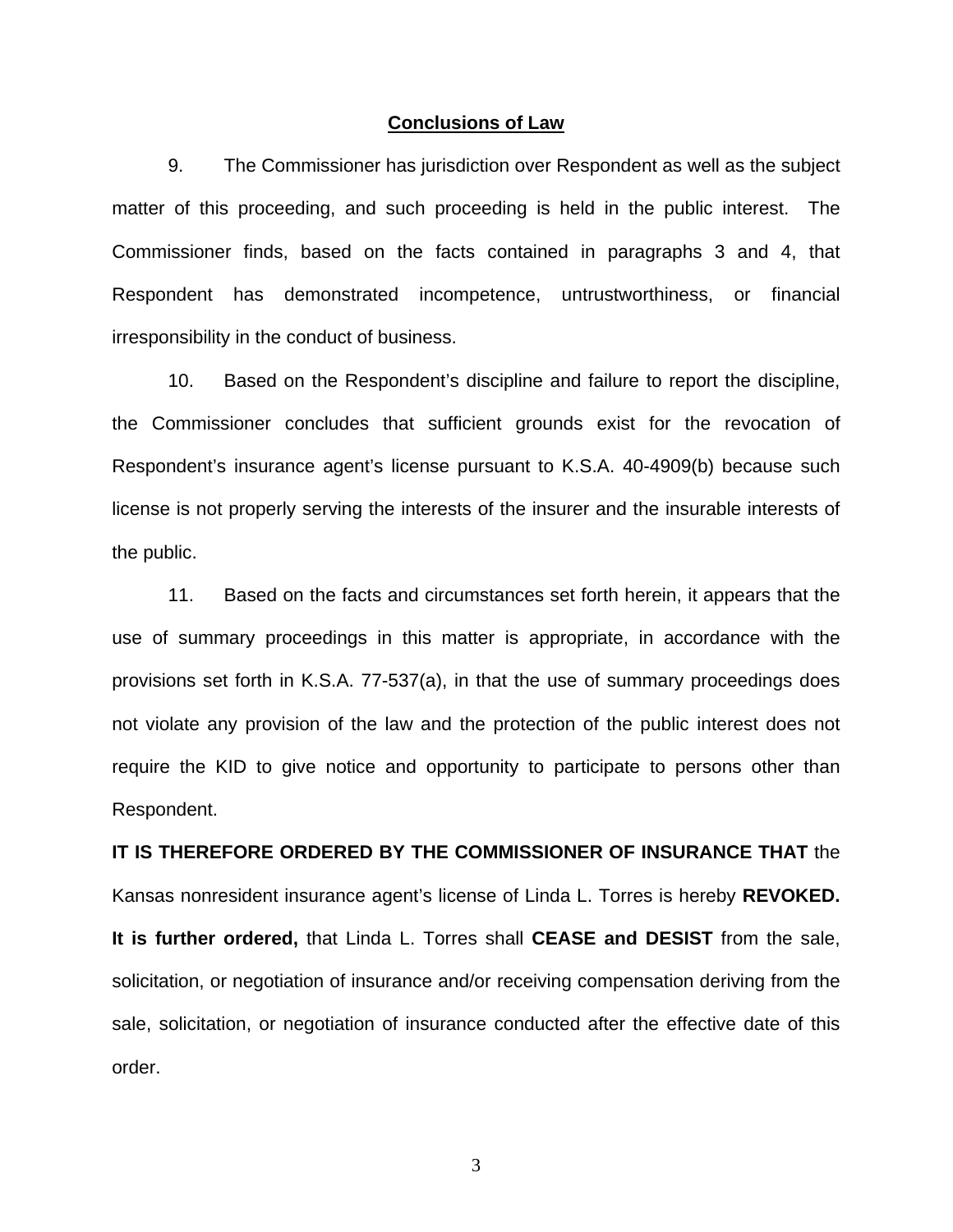#### **NOTICE OF RIGHTS**

(Pursuant to K.S.A. 77-542)

Linda L. Torres is entitled to a hearing pursuant to K.S.A. 77-537 and K.S.A. 77- 542, the Kansas Administrative Procedure Act. If Respondent desires a hearing, she must file a written request for a hearing with:

 John W. Campbell, General Counsel Kansas Insurance Department 420 S.W. 9<sup>th</sup> Street Topeka, Kansas 66612

This request must be filed within fifteen (15) days from the date of service of this Order. If Respondent requests a hearing, the Kansas Insurance Department will notify her of the time and place of the hearing and information on procedures, right of representation, and other rights of parties relating to the conduct of the hearing, before commencement of the same.

If a hearing is not requested in the time and manner stated above, this Summary Order shall become effective as a Final Order upon the expiration of time for requesting a hearing, pursuant to K.S.A. 77-613. In the event Respondent files a Petition for Judicial Review, pursuant to K.S.A. §77-613(e), the agency officer to be served on behalf of the Kansas Insurance Department is:

 John W. Campbell, General Counsel Kansas Insurance Department 420 S.W.  $9<sup>th</sup>$  Street Topeka, Kansas 66612